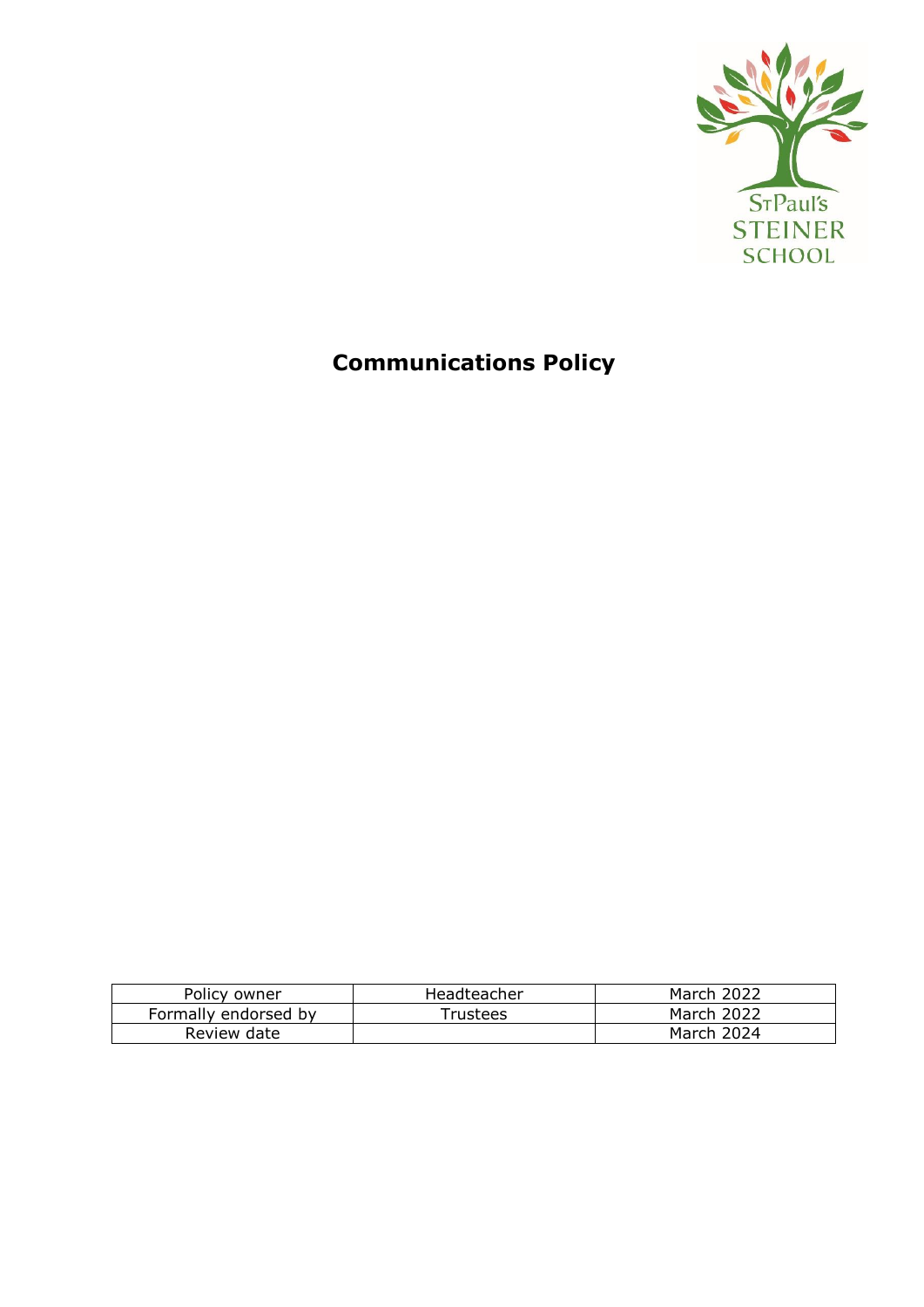# **Communications Policy**

# **We want to hear from you**

At St Paul's Steiner School, we believe that effective communication between the school, the home and the wider community is essential for the well-being and development of each pupil and for the harmonious life and development of the school.

We encourage parents to engage in the journey of their child/ren through the School and we provide regular opportunities for sharing the cognitive, emotional and behavioural development of both of the individual child and the class community.

Effective communication enables us to share our aims, ethos and values, and keeping parents well informed about school life. This supports healthy engagement and an understanding of the Steiner-Waldorf education, the opportunities we provide, and the important role parents play in supporting their child's education.

The school welcomes suggestions and are constantly aiming to improve. We endeavour to create a positive working environment for our staff, pupils, parents, and visitors. The communications policy build on the culture of mutual respect established at St Paul's Steiner School. As such we are always expecting staff to be treated with dignity and respect.

At times we are bound by confidentiality, and we ask that this is respected by parents in their communication as well. We would ask for your patience and understanding that it is not always possible or appropriate to give an instant response, especially when further consultation may be needed.

We communicate with the whole parent body in a range of different ways; at school meetings; coffee mornings; parents' evenings; by class or all school text or email; via website; newsletter; through St Paul's Community Group (SPCG) meetings; and through the class representatives (class reps) and the Diversity and Equality forum. Some of our communications are the result of a statutory requirement; others reflect what we believe to be important to our school community.

Parents are encouraged to direct any feedback, suggestions or questions to the appropriate person as soon as they arise, to be dealt with quickly and openly. Some parental queries and concerns can be dealt with by the reception and office staff. They will be able to direct parents to the appropriate source of information or person to talk to.

# **Who to talk to regarding your child**

Good communication between parents and the School's teachers and staff is important to us and an essential part of Steiner education. The School relies upon you to inform about any requirements for physical or medication attention your child might need during the day. Sometimes changes at home can affect your child's behaviour, such as a parent's absence or a serious illness in the family. It is important that you let the teacher know about such changes so that your child's emotional needs and wellbeing can be supported at School.

If you wish to talk to your child's class/kindergarten teacher, please make an appointment for a telephone conversation or a meeting in person. Talking before, during or directly after school is difficult for the teacher and the children. The teacher will call or arrange a meeting as soon as convenient. Wherever possible we encourage direct communication either in person or by arranging to speak on the telephone.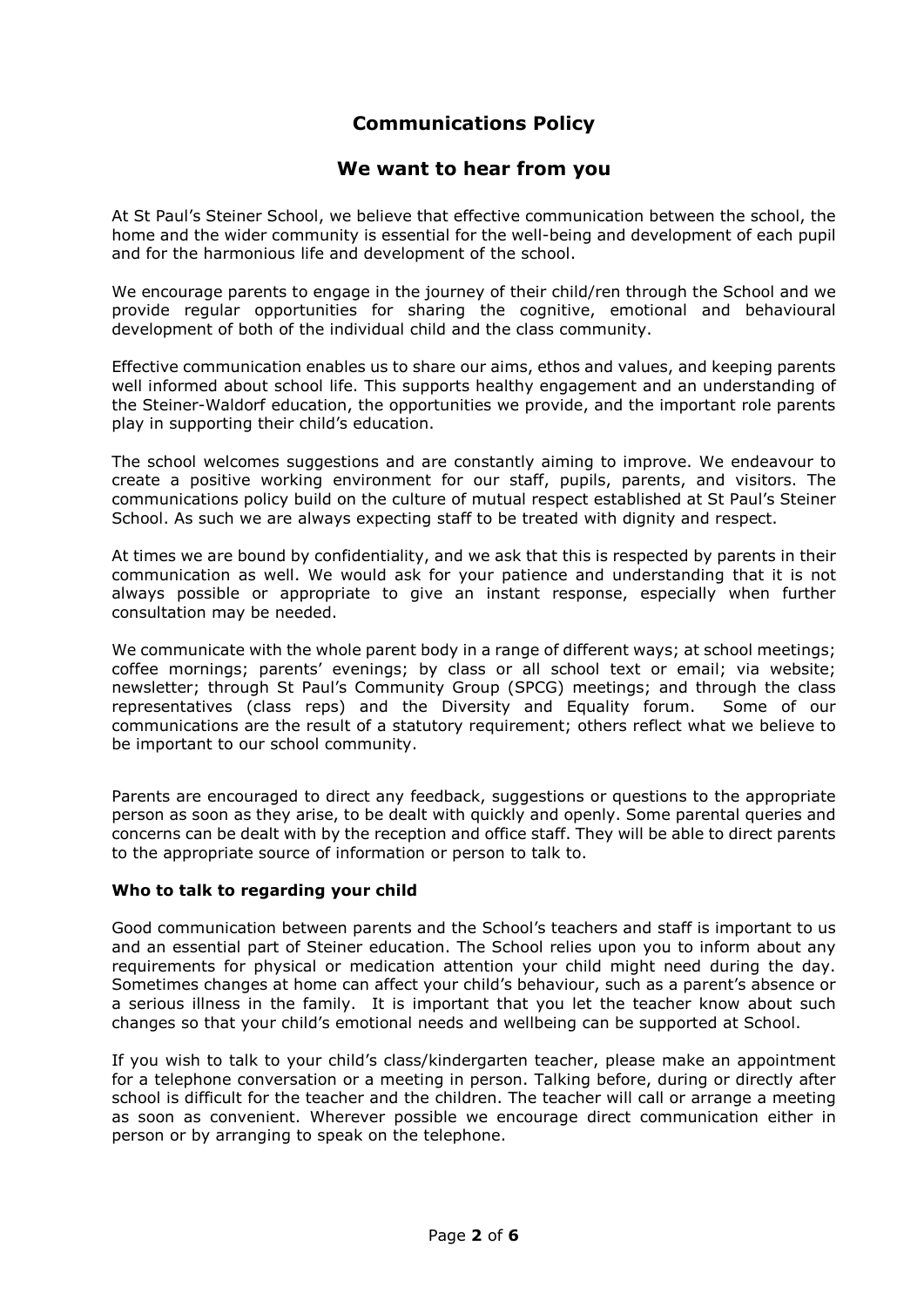If your message is urgent and requires an immediate response, please speak to the School office who will ensure the message gets to the teacher. The School office telephone number is 0207 226 4454. The email address: [schooloffice@stpaulssteinerschool.org](mailto:schooloffice@stpaulssteinerschool.org)

If you have questions or concerns regarding your child's experience at school, the curriculum, discipline, homework etc. please follow these steps:

- If the child is in the Kindergarten, email the Kindergarten teacher.
- For questions about Lunch Club or Kindergarten gardening lessons, in the first instance please contact your child's keyworker, their Kindergarten teacher.
- If the child is in the Lower or Middle School contact your child's class teacher.
- If it is about a subject, contact the relevant teacher (Subject Lead) via the school office.
- If it is a general question about the educational provision, please contact the Head teacher
- If the concern remains, please follow the concerns and complaints procedure

#### **Absence**

When notifying an absence, change in pick-up arrangements or asking for authorization of term-time absence please email [absence@stpaulssteinerschool.org](mailto:absence@stpaulssteinerschool.org)

## **Safeguarding concerns**

If, at any time, you have a concern relating to any child's wellbeing or safety, please report this immediately to the School's Designated Safeguarding Lead (DSL) Tamara Allen or Simone Freeman (DDSL) and Elena Oliver Andres (DDSL) on [safeguarding@stpaulssteinerschool.org](mailto:safeguarding@stpaulssteinerschool.org) or call 020 7226 4454.

Any serious allegation against a member of staff is handled by the Head teacher Anna Retsler. Please see Safeguarding policy.

Concerns and Complaints: see separate policy

Social media: see separate policy

#### **Regular meetings**

A number of meetings are held throughout the School year that provide opportunities to discuss your child's progress and well-being and current developments within the school.

#### **a) Your child's development and education overview**

- *Home Visits*. The Kindergarten Teachers make home visits usually before and during the start of the Autumn Term. The Class I Teacher makes home visits during the school year. The aim is to see the child in the home environment for a fuller picture of the child.
- *Parents' evenings* are usually scheduled once each term. A broad sketch of the whole class' learning at their stage of development will be given and a picture of the class dynamics. Parents' insights are welcomed, and they are encouraged to attend as this also is a chance to get to know parents of the other children in the class. Parents' evenings may be organised when a residential trip or visit is taking place to provide parents with detailed information.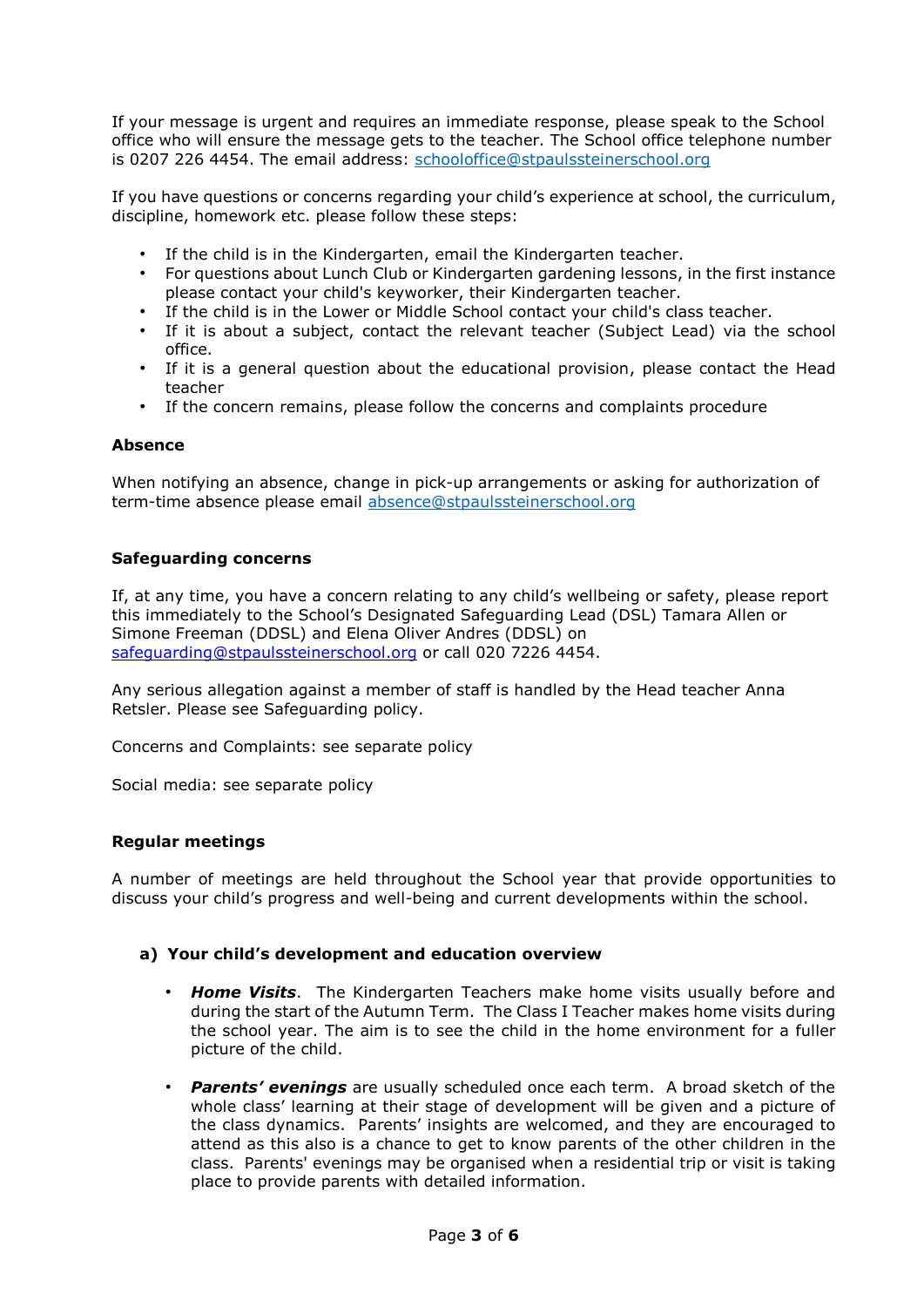- School usually organises a *subject teacher evening* in the older classes which provides the opportunity to meet with each subject teacher for 5 minutes each to discuss your child's progress in the second part of the autumn term.
- *Parent surgeries*. Parents are encouraged to meet their child's Class or KG teacher individually to discuss their own child by booking a termly 'surgery' time. Topics discussed typically include areas of strength, targets, and strategies for future development, reviews of progress etc. Parents can look at their child's work during these meetings.
- *Play plan or Individual Educational Plan meetings* are held when SEN interventions are planned. See SEN Policy.

# **b) School development and ways to get involved**

- *All School Meeting (ASM).* This is held at least once a year and focuses on dialogue and engagement with the whole school community. This forum is where vision and development work are discussed, and parents are encouraged to participate.
- *Class representatives (class reps).* Every year, in every KG and Class, one or two parents volunteer to act as class reps. The class reps form an important social link between the teacher, the School and all the families in the Class. They play an active role in welcoming and helping new parents and assisting the teacher with the organisation of class activities such as trips. Class reps take minutes at parents' evenings and distribute them once they have been checked by the teacher. They also help to coordinate volunteer support for major fundraising events such as the Advent and Pea Fair and for workdays. Class reps are asked to become familiar with the Communications policy and website so that they can help to channel communication within the school.
- *SPCG – St Paul's Community Group*. The class reps are the core group of the SPCG but everyone is welcome to attend. Guidelines for WhatsApp groups agreed and adhered to reflect the safeguarding and wellbeing of all members of the community.

# **Written communication via the School website, Newsletter, email and text.**

- **Website.** The school website is regularly updated with information about the school, including policies and staff lists. The school calendar can also be found on the website and should be consulted for dates of parents' evenings, festivals, events and workshops as well as the term dates. <http://www.stpaulssteinerschool.org/>
- *The Newsletter* is published on the School website where archived copies can be read. It is emailed to all parents, staff and members of the wider School community and contains reminders and reports of meetings, lectures, and events; requests for help such as contributing to a workday or fundraising activity, articles and work by staff and students and community notices.
- *School reports.* Parents are sent a written narrative report at the end of each Kindergarten and School year from age 5. The report seeks to give you a picture of your child's development, achievements and next steps. Pupil's progress is assessed through a consideration of his or her whole development, which includes social and artistic capacities alongside academic performance. The written reports aim to be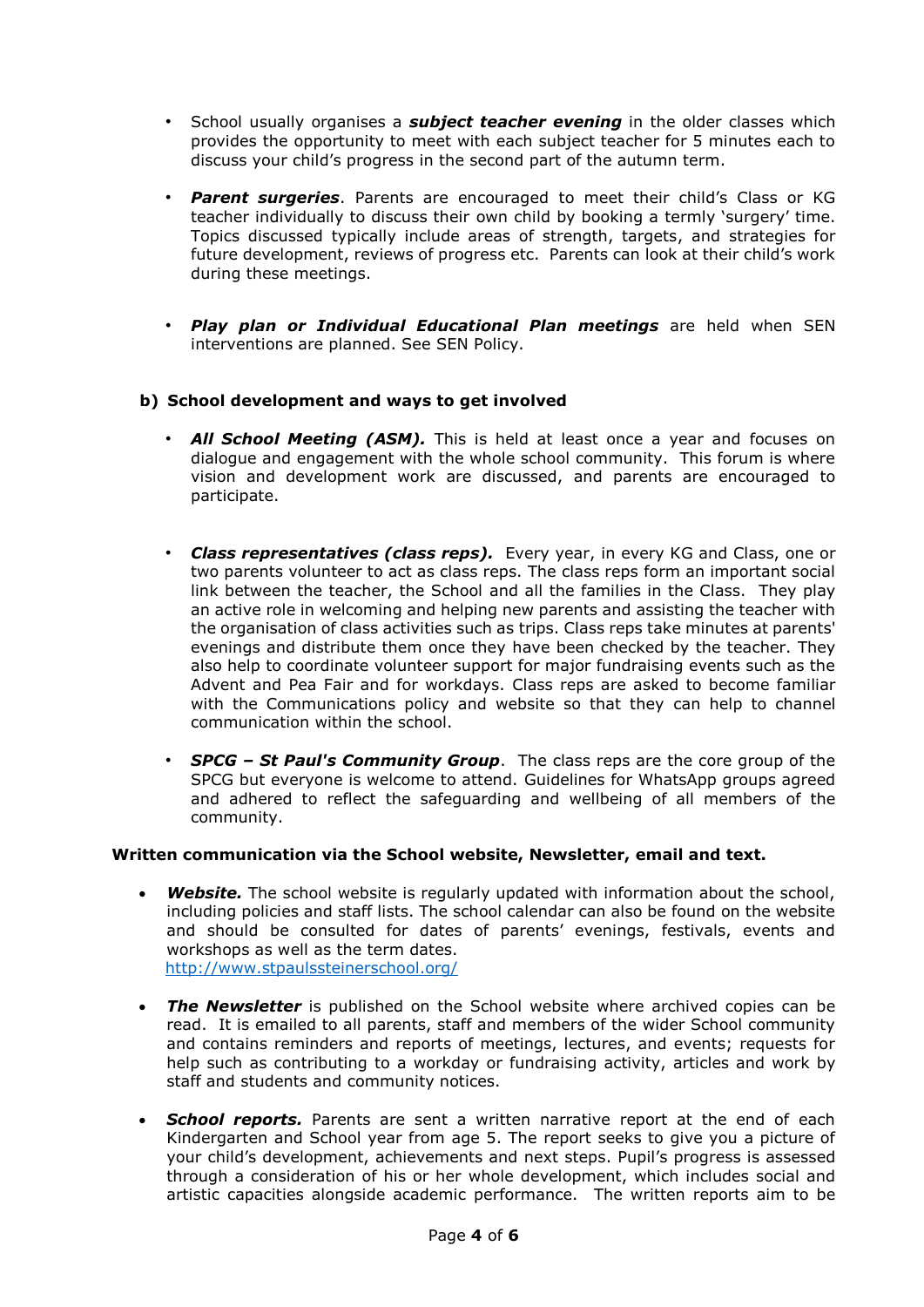comprehensive, but they cannot take the place of ongoing communication between teachers and parents. Parents are urged to take up the opportunities for meeting the teachers and keeping in touch with their child's work and development as outlined above.

- *Public access documents.* The school makes available a range of documentation for parents. We keep a master set in the school office, and we make this available on request. It contains copies of all school curriculum policies and copies of policies that the school is required to have in relation to Child Protection, health and safety, behaviour, concerns etc.
- *Access of information* The School office will make available the information in different formats.

#### **Staff communication with parents and carers**

Details for the Staff protocol for communicating with parents and carers via text and email are provided in the Code of conduct.

#### **Email addresses for the School:**

#### **The school office.**

This mailbox is accessed only by the school Administration Manager who will pass all communications to the relevant parties, [schooloffice@stpaulssteinerschool.org](mailto:schooloffice@stpaulssteinerschool.org)

If your communication is only regarding an absence, drop-off or collection please email [absence@stpaulssteinerschool.org](mailto:absence@stpaulssteinerschool.org)

#### **Kindergarten and Class teachers**.

These mailboxes are accessed only by the class teacher and the school administration manager (in case of absence). We will aim to acknowledge emails within two working days, but a full reply may take longer. We request that parents do not include information relating to pupils or other individuals within texts or emails.

[Classone@stpaulssteinerschool.org](mailto:Classone@stpaulssteinerschool.org) [Classtwo@stpaulssteinerschool.org](mailto:Classtwo@stpaulssteinerschool.org) [Classthree@stpaulssteinerschool.org](mailto:Classthree@stpaulssteinerschool.org) [Classfour@stpaulssteinerschool.org](mailto:Classfour@stpaulssteinerschool.org) [Classfive@stpaulssteinerschool.org](mailto:Classfive@stpaulssteinerschool.org) [Classsix@stpaulssteinerschool.org](mailto:Classsix@stpaulssteinerschool.org) [Classseven@stpaulssteinerschool.org](mailto:Classseven@stpaulssteinerschool.org) [Classeight@stpaulssteinerschool.org](mailto:Classeight@stpaulssteinerschool.org) [Appletree@stpaulssteinerschool.org](mailto:Appletree@stpaulssteinerschool.org) [Chestnut@stpaulssteinerschool.org](mailto:Chestnut@stpaulssteinerschool.org) [Rosebush@stpaulssteinerschool.org](mailto:Rosebush@stpaulssteinerschool.org) [Mulberrybush@stpaulssteinerschool.org](mailto:Mulberrybush@stpaulssteinerschool.org)

#### **SENCo**

[senco@stpaulssteinerschool.org](mailto:senco@stpaulssteinerschool.org)

#### **Finance**

This mailbox is accessed by the School Business Manager. [finance@stpaulssteinerschool.org](mailto:finance@stpaulssteinerschool.org)

#### **Admissions**

[Admissions@stpaulssteinerschool.org](mailto:Admissions@stpaulssteinerschool.org)